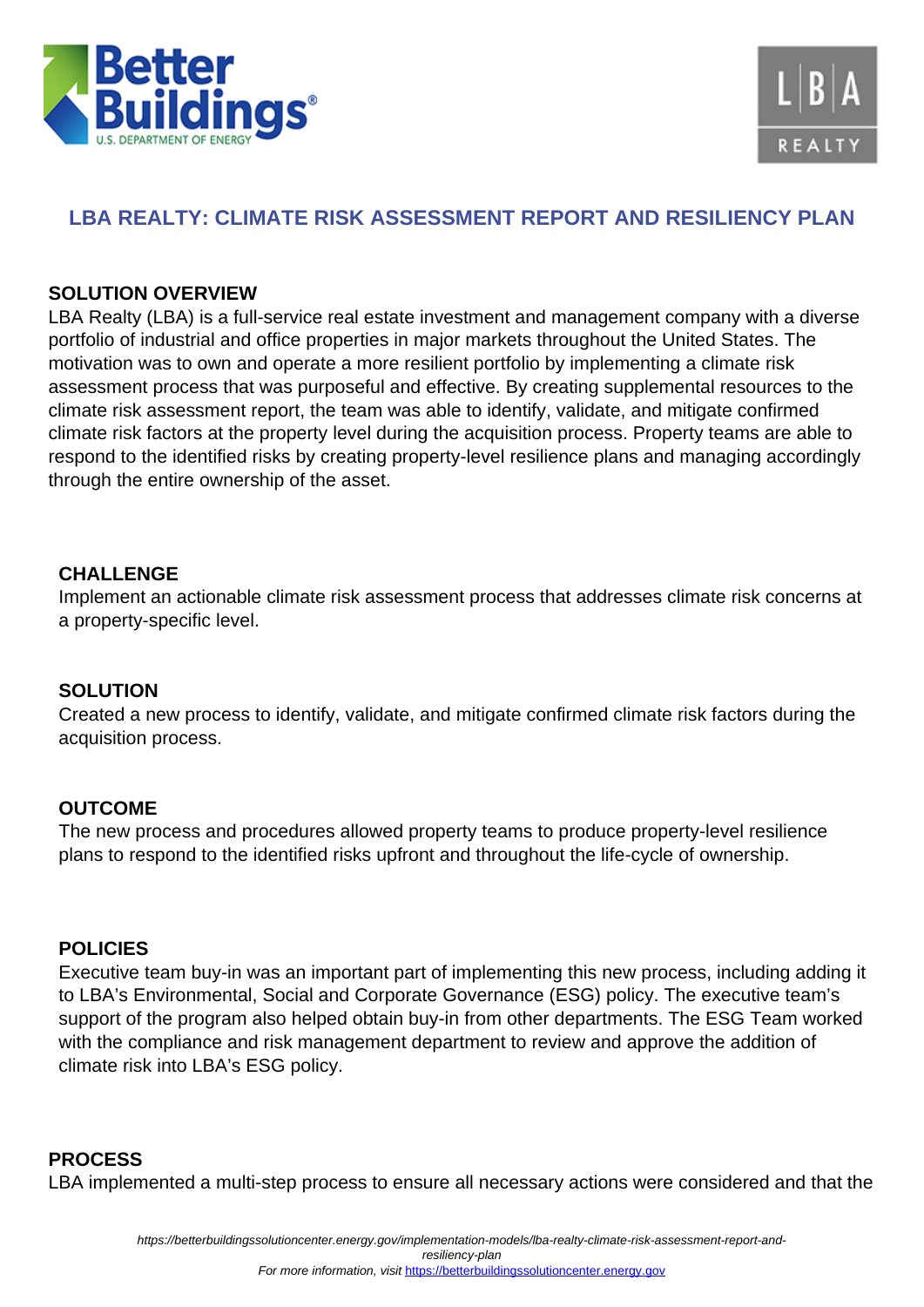right parties were included. First, the Due Diligence Team generates a Climate Risk Assessment Report using a third-party software program. The report identifies risk levels associated with climate risks including floods, heat stress, wind events, sea-level rise, water stress, and wildfires based on the geographical coordinates of the property. However, because the report is solely based on geographic location, additional resources and steps were needed to validate the risks at an individual asset level. For example, closer analysis sometimes found that the geographic area could be at risk for flooding, but the property sat above the flood plain, absolving the perceived risk.

LBA engaged their due-diligence consultant to validate the flagged medium-to-high climate risks on the assessment report during an on-site physical condition evaluation, using a sustainability attribute checklist. The sustainability checklist both validates the perceived climate risks as well as provides sustainability improvements that should be considered. For major concerns, an issues memo is prepared for the Investment Committee's review and consideration. The Operations Team is also included in the upfront process to utilize the Climate Risk Report and Sustainability Checklist in order to develop the operational strategy response through creating a Climate Risk Assessment Memo. This step is critical in making the results of the analysis actionable at a property level.

The Climate Risk Assessment Memo defines the validated medium-to-high risk concerns for the property and provides operational recommendations. Additionally, the Risk Management Team reviews the results to determine if there is a need for additional insurance (above and beyond) what LBA normal purchases to mitigate the risk(s). The process is then transitioned to the Property Management Team to review the Climate Risk Assessment Memo to determine if LBA should consider underwriting capital or operating expenses into the budget as a result of these findings. Once the budget is determined and the property is purchased, the Property Management Team prepares the property-level Resiliency Plan and incorporates the plan as a section in the Standard Operating Procedure.

## **OUTREACH**

LBA maintains a [sustainability website](https://www.lbarealty.com/sustainability) to share updates on initiatives and publishes an annual sustainability report. The annual report is used to convey programmatic updates and successes to stakeholders, including customers and investors, so all relevant parties are aware of the initiatives. Additionally, they successfully engaged the due diligence department to fully implement the process into each acquisition.

## **MEASURING SUCCESS**

LBA determined success of the initiative based on how effectively the assessment worked and how smoothly it was integrated into company standard operating procedures for both new and existing buildings, as tracked among other goals in LBA's sustainability report.

## **OUTCOMES**

LBA successfully developed and implemented their climate risk assessment process for all acquisitions. The various staff and departments have fully integrated the process into standard procedures and remain involved in the execution. The property-level checklist allowed LBA to overcome the geographic limitations built into their reporting and data collection processes. In addition, the memo included budgeting for items that may mitigate or absolve risk altogether. Now, every new acquisition goes through the climate risk assessment process, and LBA has a better

resiliency-plan